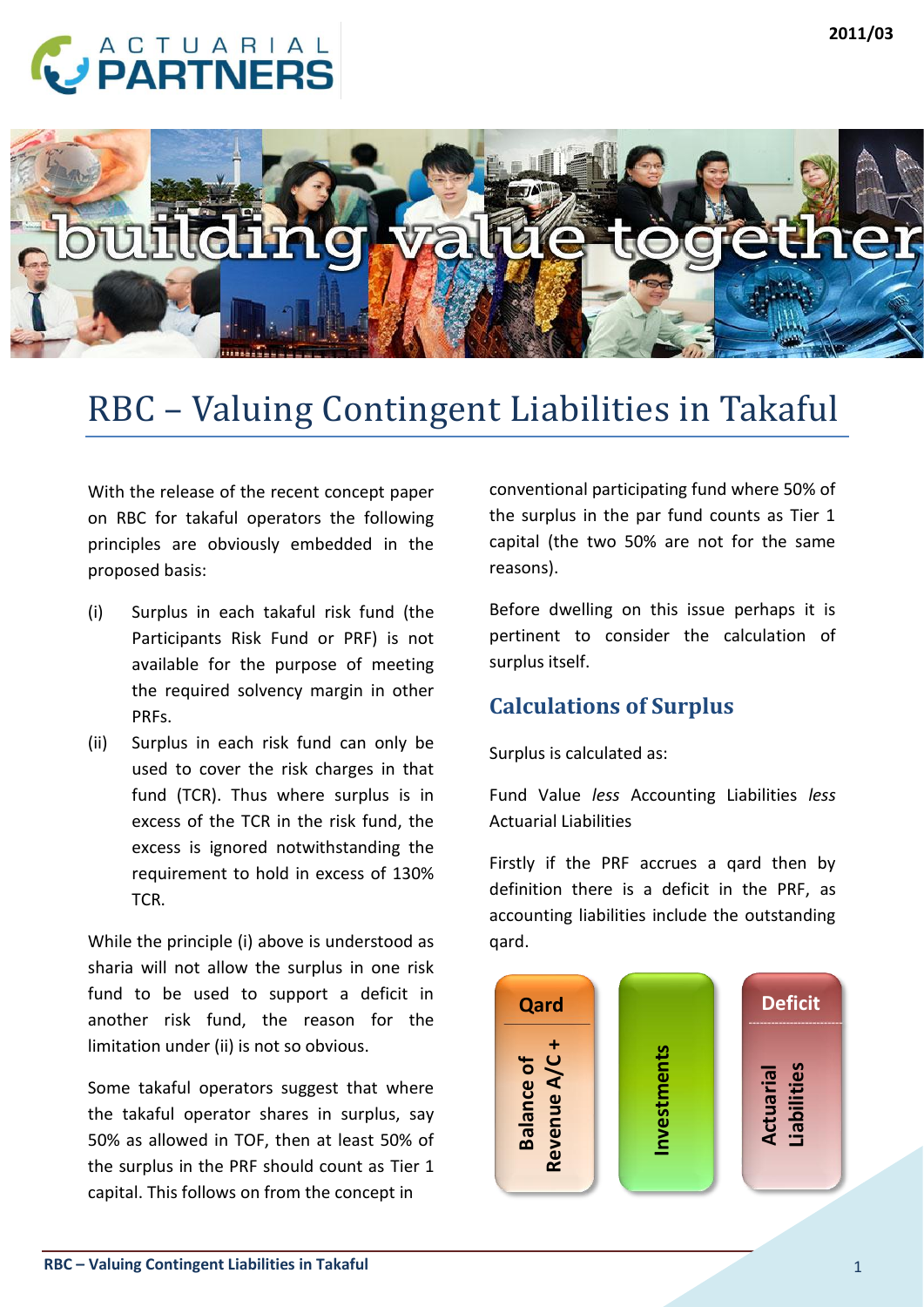

Indeed the CAR computation recognizes this problem by requiring that the shareholders fund be reduced by the outstanding qard before determining the CAR. As a result of this "write off" in the shareholders fund the Qard in the PRF is extinguished and the PRF is in a position of balance (no surplus or deficit).



Obviously for a PRF with an outstanding qard all solvency charges have to be met by the Operator's fund.

## **The position is different where the PRF is in surplus. But is it?**

**RBC**<br> **RBC Properties Contingent Liability and the transformer and disconsistent with the requirement under<br>
<b>RBC Properties Example 1 Example 1 Example 1 Example 1 Example 1 Continent Liberation and the** If we consider the determination of the actuarial liabilities in a pooled fund (where all contributions less wakala is tabarru) then where the expected experience of the pool inclusive of the required PRAD is more favorable than the future tabarru charge would imply, the actuarial liabilities can indeed be negative! This negative reserve is a result of not factoring in the expected future surplus distribution to participants (and operator where applicable). The RBC requirement is to zerorize negative reserves at the fund level. In the extreme you can have a zero actuarial liability at the fund level; thus the surplus at the PRF is equal to

the Fund (less of course the accounting liabilities)! Could this be the reason why BNM restricts to 100% how much 'surplus' in the PRF can be used to meet RBC charges?

Perhaps a more efficient way to determine surplus on the PRF is to do a BRV on total future cash flows. This would require an estimate of cash flows at best estimate (i.e. without PRAD) and include expected future surplus distribution to participants and the operator. The discount rate used would be the fund discount rate rather than risk free. This is consistent with the requirement under IFRS 4 Phase II where all future (including discretionary) cash flows should be included in determining liabilities. But yes part of this 'bonus' liability in the BRV should be available as credit to meet RBC charges as is the case in the conventional participating fund.

Options as to how this could be applied include:

(i) x% of the bonus liability towards the RBC charges where x% is the percentage share of surplus due to participants. Thus those takaful operators who do not share in surplus will see a bigger credit in the PRF for RBC charges in that fund. This is consistent with the mutual approach where participants carry their own risk on the principle of risk sharing.

> Where the shareholders take (1-x)% of the surplus it is appropriate for the Operator's fund to bear a proportionate share of the RBC charges.